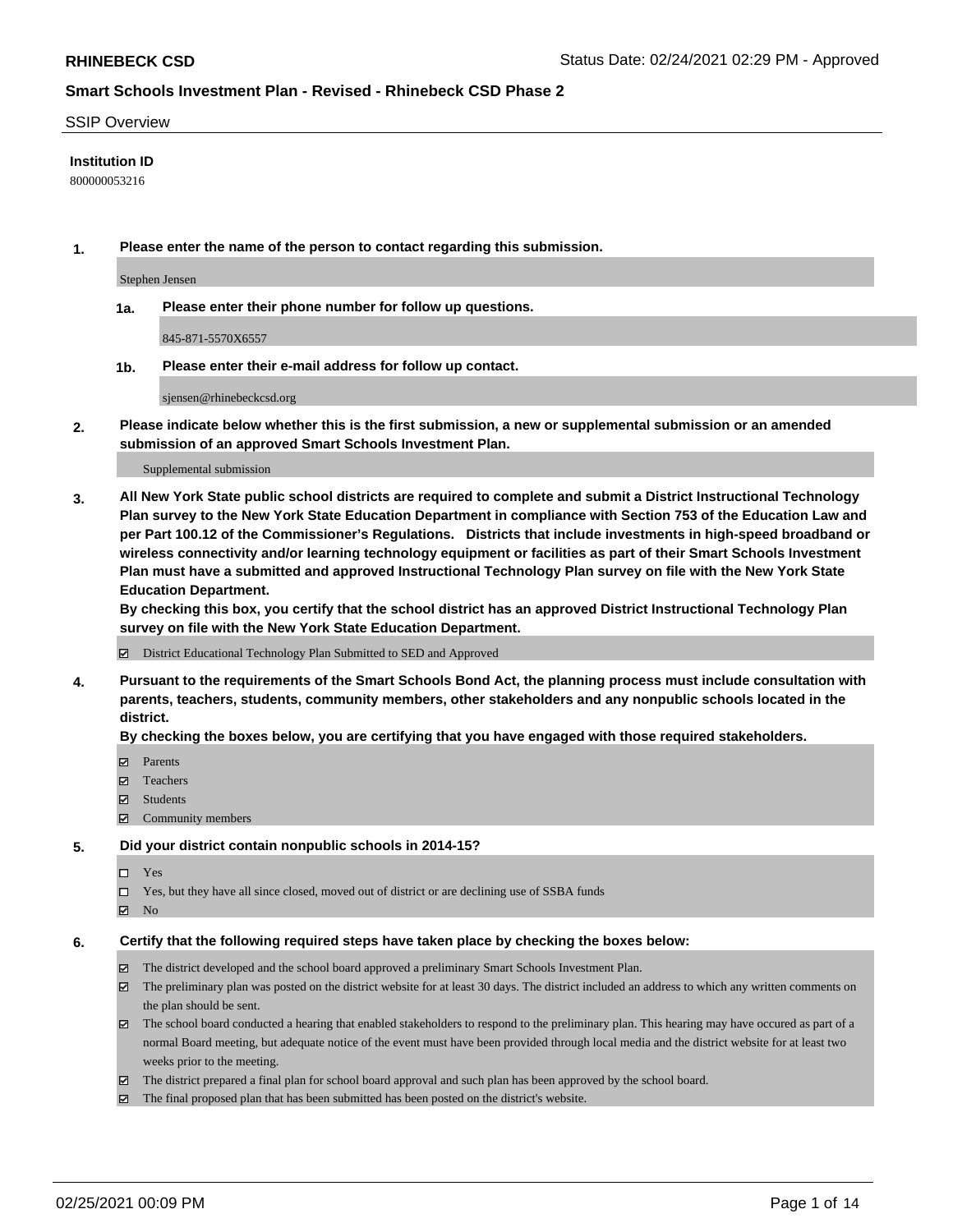SSIP Overview

**6a. Please upload the proposed Smart Schools Investment Plan (SSIP) that was posted on the district's website, along with any supporting materials. Note that this should be different than your recently submitted Educational Technology Survey. The Final SSIP, as approved by the School Board, should also be posted on the website and remain there during the course of the projects contained therein.**

Rhinebeck SmartSchoolsInvestmentPlan Phase 2.pptx

**6b. Enter the webpage address where the final Smart Schools Investment Plan is posted. The Plan should remain posted for the life of the included projects.**

https://www.rhinebeckcsd.org/pagecontent.php?id=144

**7. Please enter an estimate of the total number of students and staff that will benefit from this Smart Schools Investment Plan based on the cumulative projects submitted to date.**

1,056

**8. An LEA/School District may partner with one or more other LEA/School Districts to form a consortium to pool Smart Schools Bond Act funds for a project that meets all other Smart School Bond Act requirements. Each school district participating in the consortium will need to file an approved Smart Schools Investment Plan for the project and submit a signed Memorandum of Understanding that sets forth the details of the consortium including the roles of each respective district.**

 $\Box$  The district plans to participate in a consortium to partner with other school district(s) to implement a Smart Schools project.

### **9. Please enter the name and 6-digit SED Code for each LEA/School District participating in the Consortium.**

| Partner LEA/District | <b>ISED BEDS Code</b> |
|----------------------|-----------------------|
| (No Response)        | (No Response)         |

### **10. Please upload a signed Memorandum of Understanding with all of the participating Consortium partners.**

(No Response)

**11. Your district's Smart Schools Bond Act Allocation is:**

\$277,209

#### **12. Final 2014-15 BEDS Enrollment to calculate Nonpublic Sharing Requirement**

|            | Public Enrollment | Nonpublic Enrollment | Total Enrollment | l Nonpublic Percentage |
|------------|-------------------|----------------------|------------------|------------------------|
| Enrollment | .102              |                      | .102.00          | 0.00                   |

**13. This table compares each category budget total, as entered in that category's page, to the total expenditures listed in the category's expenditure table. Any discrepancies between the two must be resolved before submission.**

|                                          | Sub-Allocations | <b>Expenditure Totals</b> | Difference |
|------------------------------------------|-----------------|---------------------------|------------|
| <b>School Connectivity</b>               | 0.00            | 0.00                      | 0.00       |
| Connectivity Projects for<br>Communities | 0.00            | 0.00                      | 0.00       |
| Classroom Technology                     | 193,050.00      | 193,050.00                | 0.00       |
| Pre-Kindergarten Classrooms              | 0.00            | 0.00                      | 0.00       |
| Replace Transportable<br>Classrooms      | 0.00            | 0.00                      | 0.00       |
| <b>High-Tech Security Features</b>       | 0.00            | 0.00                      | 0.00       |
| Nonpublic Loan                           | 0.00            | 0.00                      | 0.00       |
| Totals:                                  |                 |                           |            |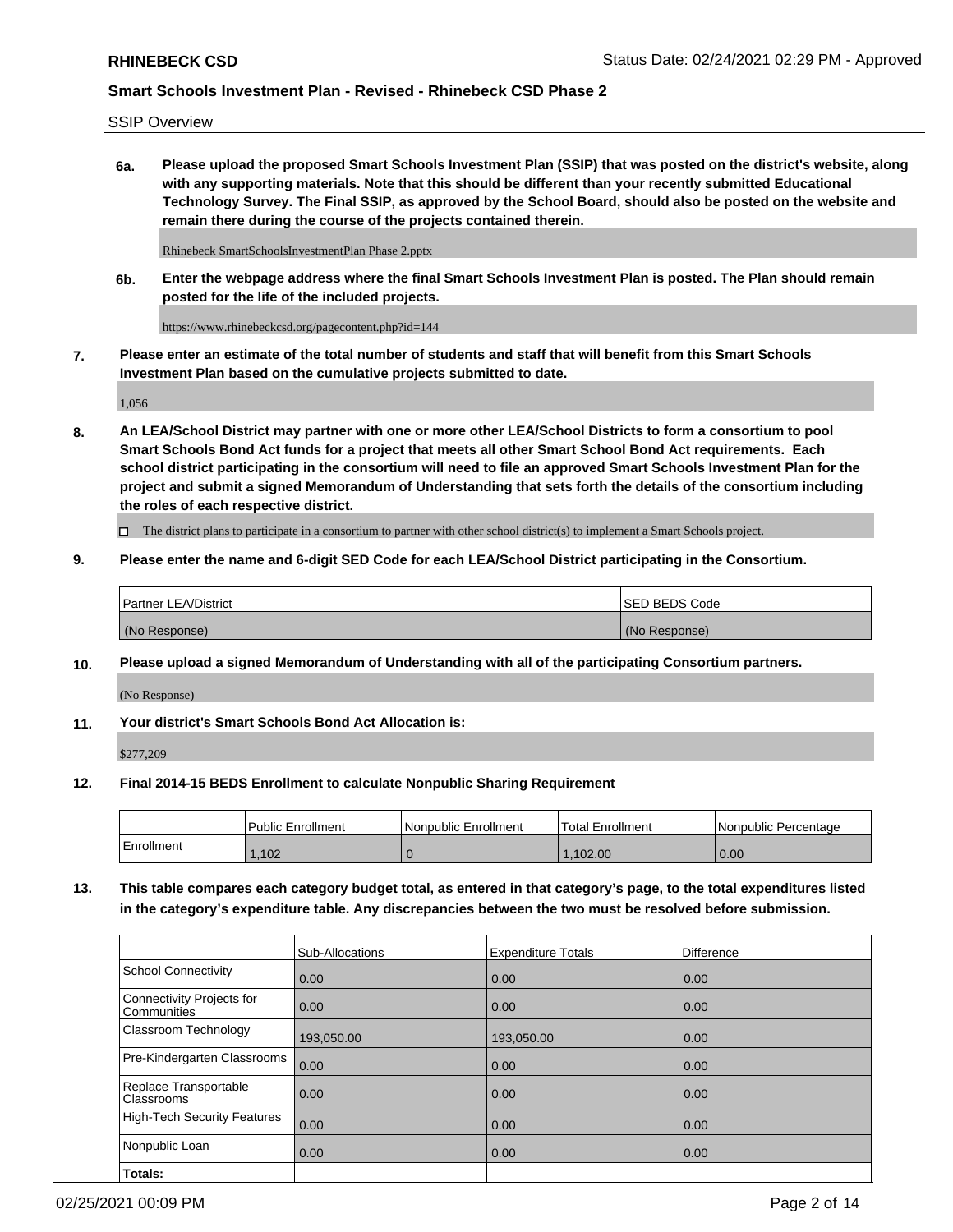SSIP Overview

|  | 193,050                | 193,050            |                   |
|--|------------------------|--------------------|-------------------|
|  | <b>Sub-Allocations</b> | Expenditure Totals | <b>Difference</b> |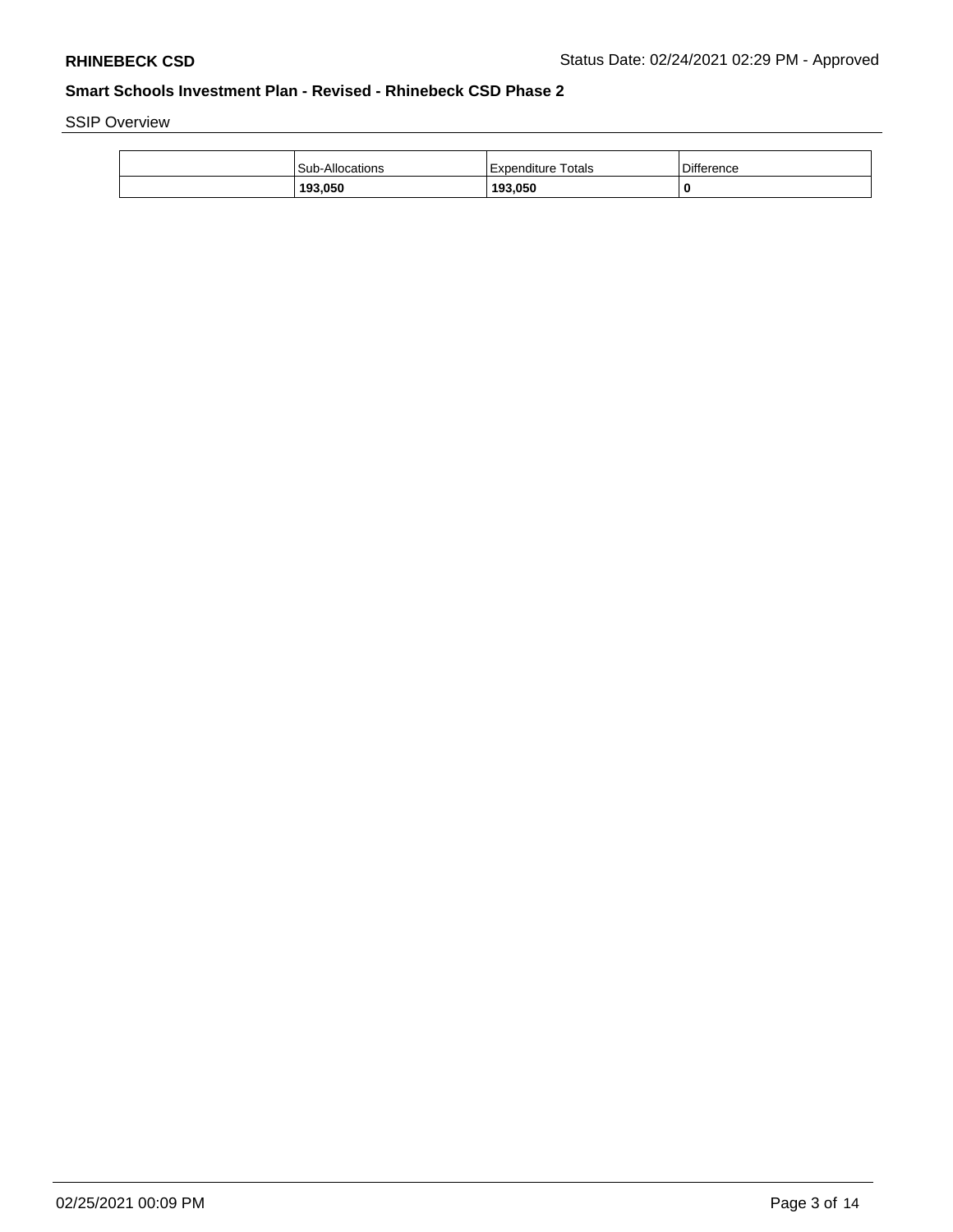School Connectivity

- **1. In order for students and faculty to receive the maximum benefit from the technology made available under the Smart Schools Bond Act, their school buildings must possess sufficient connectivity infrastructure to ensure that devices can be used during the school day. Smart Schools Investment Plans must demonstrate that:**
	- **• sufficient infrastructure that meets the Federal Communications Commission's 100 Mbps per 1,000 students standard currently exists in the buildings where new devices will be deployed, or**
	- **• is a planned use of a portion of Smart Schools Bond Act funds, or**
	- **• is under development through another funding source.**

**Smart Schools Bond Act funds used for technology infrastructure or classroom technology investments must increase the number of school buildings that meet or exceed the minimum speed standard of 100 Mbps per 1,000 students and staff within 12 months. This standard may be met on either a contracted 24/7 firm service or a "burstable" capability. If the standard is met under the burstable criteria, it must be:**

**1. Specifically codified in a service contract with a provider, and**

**2. Guaranteed to be available to all students and devices as needed, particularly during periods of high demand, such as computer-based testing (CBT) periods.**

**Please describe how your district already meets or is planning to meet this standard within 12 months of plan submission.**

(No Response)

**1a. If a district believes that it will be impossible to meet this standard within 12 months, it may apply for a waiver of this requirement, as described on the Smart Schools website. The waiver must be filed and approved by SED prior to submitting this survey.**

 $\Box$  By checking this box, you are certifying that the school district has an approved waiver of this requirement on file with the New York State Education Department.

**2. Connectivity Speed Calculator (Required). If the district currently meets the required speed, enter "Currently Met" in the last box: Expected Date When Required Speed Will be Met.**

|                  | l Number of     | Required Speed | Current Speed in | Expected Speed | Expected Date                        |
|------------------|-----------------|----------------|------------------|----------------|--------------------------------------|
|                  | <b>Students</b> | In Mbps        | <b>Mbps</b>      | to be Attained | When Required                        |
|                  |                 |                |                  |                | Within 12 Months 1Speed Will be Met1 |
| Calculated Speed | (No Response)   | 0.00           | (No Response)    | (No Response)  | l (No Response)                      |

**3. Describe how you intend to use Smart Schools Bond Act funds for high-speed broadband and/or wireless connectivity projects in school buildings.**

(No Response)

**4. Describe the linkage between the district's District Instructional Technology Plan and how the proposed projects will improve teaching and learning. (There should be a link between your response to this question and your responses to Question 1 in Section IV - NYSED Initiatives Alignment: "Explain how the district use of instructional technology will serve as a part of a comprehensive and sustained effort to support rigorous academic standards attainment and performance improvement for students."** 

**Your answer should also align with your answers to the questions in Section II - Strategic Technology Planning and the associated Action Steps in Section III - Action Plan.)**

(No Response)

**5. If the district wishes to have students and staff access the Internet from wireless devices within the school building, or in close proximity to it, it must first ensure that it has a robust Wi-Fi network in place that has sufficient bandwidth to meet user demand.**

**Please describe how you have quantified this demand and how you plan to meet this demand.**

(No Response)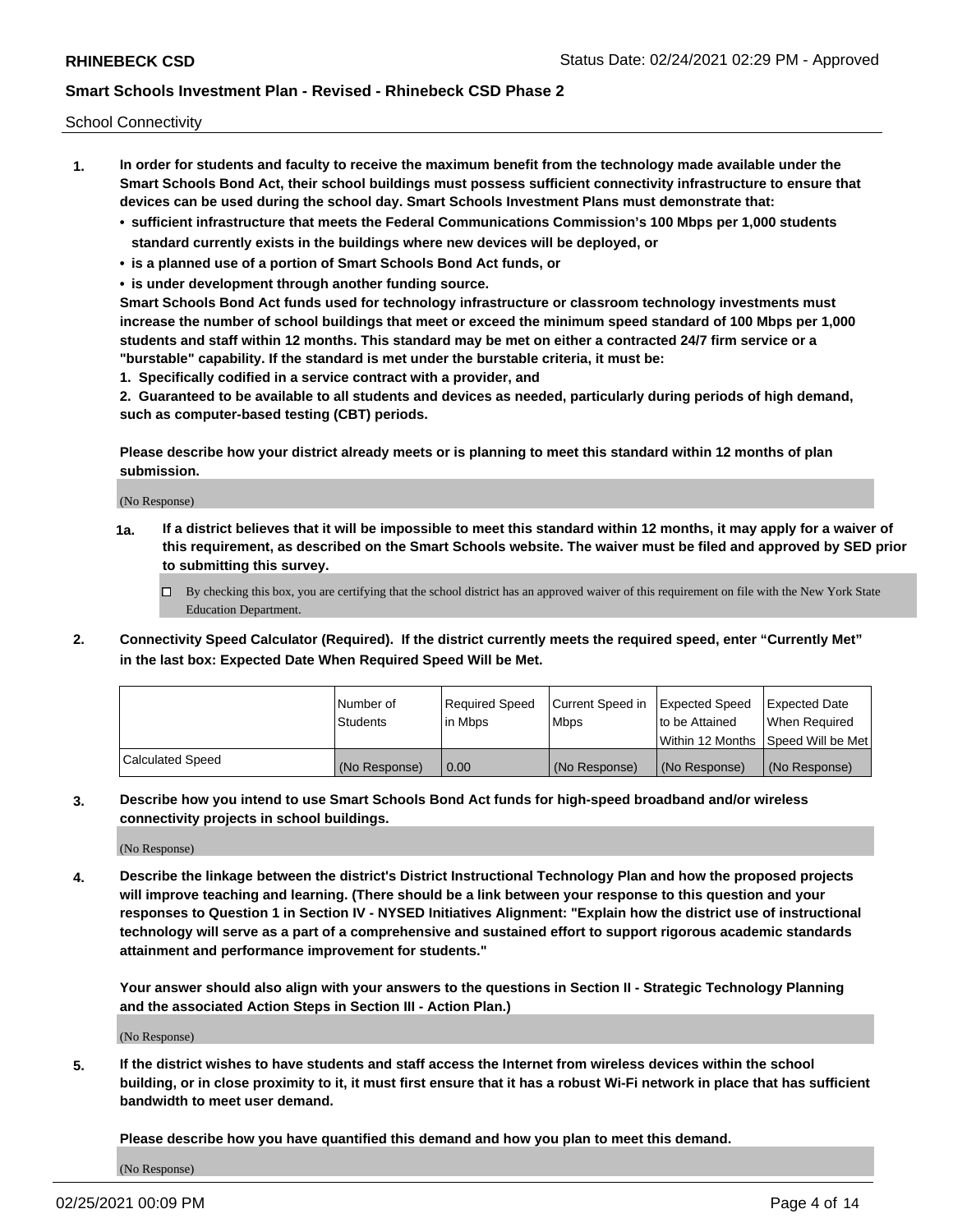School Connectivity

**6. Smart Schools plans with any expenditures in the School Connectivity category require a project number from the Office of Facilities Planning. Districts must submit an SSBA LOI and receive project numbers prior to submitting the SSIP. As indicated on the LOI, some projects may be eligible for a streamlined review and will not require a building permit.**

**Please indicate on a separate row each project number given to you by the Office of Facilities Planning.**

| Project Number |  |
|----------------|--|
| (No Response)  |  |

**7. Certain high-tech security and connectivity infrastructure projects may be eligible for an expedited review process as determined by the Office of Facilities Planning.**

### **Was your project deemed eligible for streamlined review?**

(No Response)

### **8. Include the name and license number of the architect or engineer of record.**

| Name          | License Number |
|---------------|----------------|
| (No Response) | (No Response)  |

### **9. Public Expenditures – Loanable (Counts toward the nonpublic loan calculation)**

| Select the allowable expenditure type.<br>Repeat to add another item under each type. | <b>PUBLIC</b> Items to be<br>l Purchased | Quantity           | Cost Per Item    | <b>Total Cost</b> |
|---------------------------------------------------------------------------------------|------------------------------------------|--------------------|------------------|-------------------|
| (No Response)                                                                         | (No Response)                            | l (No<br>Response) | (No<br>Response) | $\overline{0.00}$ |
|                                                                                       |                                          | O                  | 0.00             |                   |

## **10. Public Expenditures – Non-Loanable (Does not count toward nonpublic loan calculation)**

| Select the allowable expenditure<br>type.<br>Repeat to add another item under<br>each type. | <b>PUBLIC</b> Items to be purchased | Quantity      | Cost per Item | <b>Total Cost</b> |
|---------------------------------------------------------------------------------------------|-------------------------------------|---------------|---------------|-------------------|
| (No Response)                                                                               | (No Response)                       | (No Response) | (No Response) | 0.00              |
|                                                                                             |                                     |               | 0.00          |                   |

#### **11. Final 2014-15 BEDS Enrollment to calculate Nonpublic Sharing Requirement (no changes allowed.)**

|            | Public Enrollment | Nonpublic Enrollment | <b>Total Enrollment</b> | l Nonpublic Percentage |
|------------|-------------------|----------------------|-------------------------|------------------------|
| Enrollment | ,102              |                      | .102.00                 | 0.00                   |

### **12. Total Public Budget - Loanable (Counts toward the nonpublic loan calculation)**

|                                               | Public Allocations | <b>Estimated Nonpublic Loan</b><br>Amount | Estimated Total Sub-Allocations |
|-----------------------------------------------|--------------------|-------------------------------------------|---------------------------------|
| Network/Access Costs                          | (No Response)      | 0.00                                      | 0.00                            |
| School Internal Connections and<br>Components | (No Response)      | 0.00                                      | 0.00                            |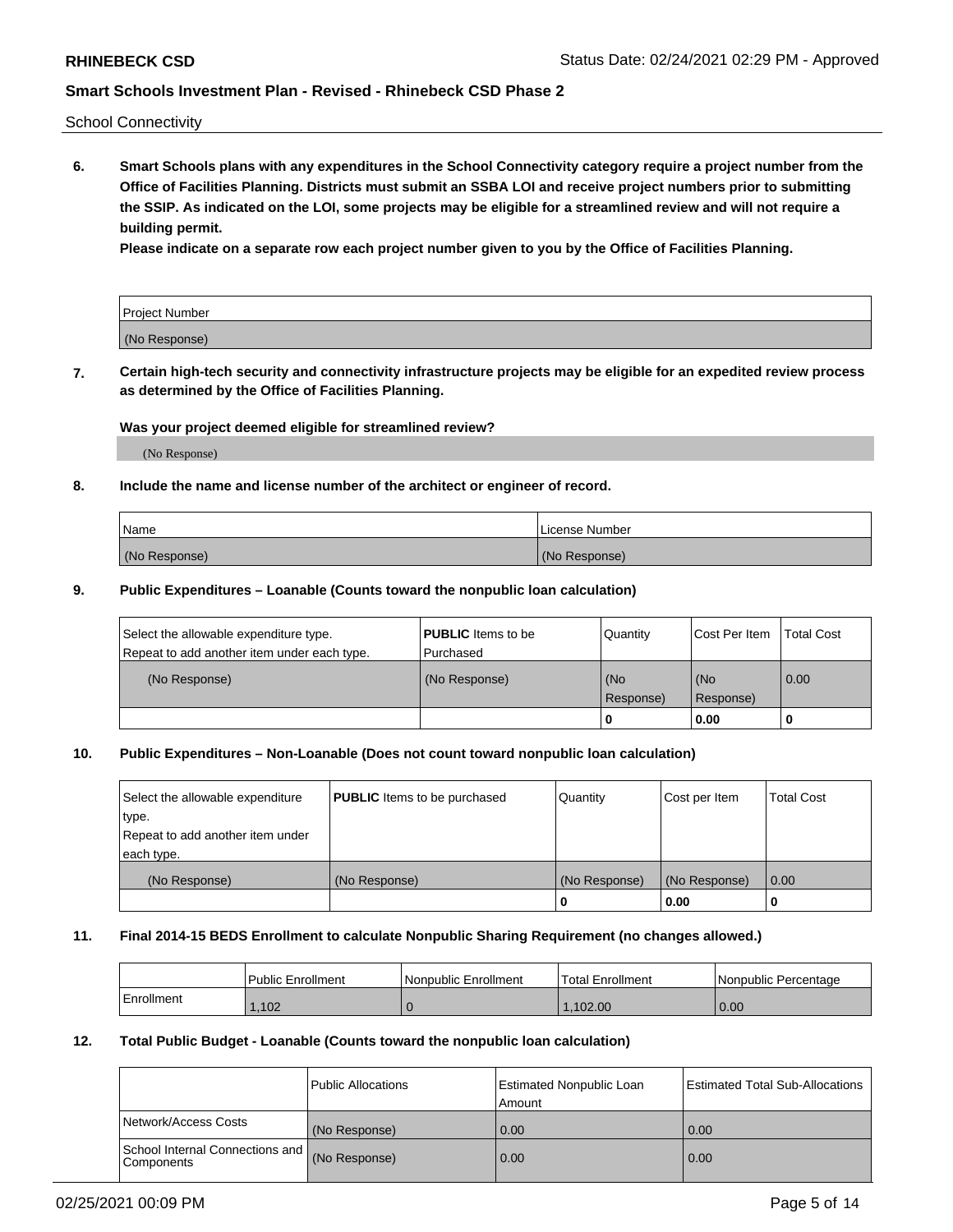School Connectivity

|                | Public Allocations | <b>Estimated Nonpublic Loan</b><br>l Amount | <b>Estimated Total Sub-Allocations</b> |
|----------------|--------------------|---------------------------------------------|----------------------------------------|
| l Other        | (No Response)      | 0.00                                        | 0.00                                   |
| <b>Totals:</b> | 0.00               | 0                                           |                                        |

# **13. Total Public Budget – Non-Loanable (Does not count toward the nonpublic loan calculation)**

| Sub-<br>Allocation |
|--------------------|
| (No Response)      |
| (No Response)      |
| (No Response)      |
| (No Response)      |
| (No Response)      |
| (No Response)      |
| (No Response)      |
| 0.00               |
|                    |

# **14. School Connectivity Totals**

|                          | Total Sub-Allocations |
|--------------------------|-----------------------|
| Total Loanable Items     | 0.00                  |
| Total Non-Ioanable Items | 0.00                  |
| Totals:                  | 0                     |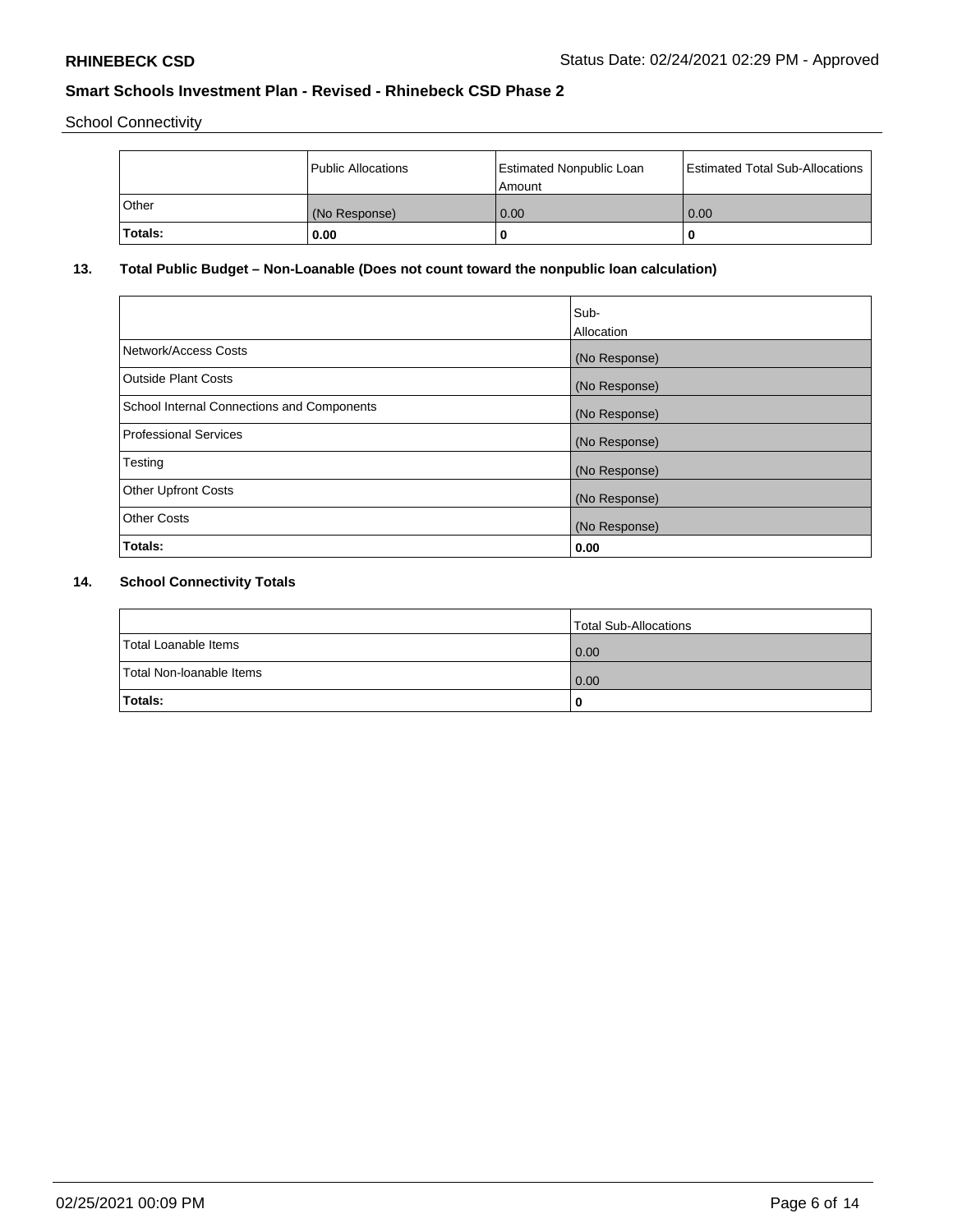Community Connectivity (Broadband and Wireless)

**1. Describe how you intend to use Smart Schools Bond Act funds for high-speed broadband and/or wireless connectivity projects in the community.**

(No Response)

**2. Please describe how the proposed project(s) will promote student achievement and increase student and/or staff access to the Internet in a manner that enhances student learning and/or instruction outside of the school day and/or school building.**

(No Response)

**3. Community connectivity projects must comply with all the necessary local building codes and regulations (building and related permits are not required prior to plan submission).**

 $\Box$  I certify that we will comply with all the necessary local building codes and regulations.

**4. Please describe the physical location of the proposed investment.**

(No Response)

**5. Please provide the initial list of partners participating in the Community Connectivity Broadband Project, along with their Federal Tax Identification (Employer Identification) number.**

| <b>Project Partners</b> | l Federal ID # |
|-------------------------|----------------|
| (No Response)           | (No Response)  |

**6. Please detail the type, quantity, per unit cost and total cost of the eligible items under each sub-category.**

| Select the allowable expenditure | Item to be purchased | Quantity      | Cost per Item | <b>Total Cost</b> |
|----------------------------------|----------------------|---------------|---------------|-------------------|
| type.                            |                      |               |               |                   |
| Repeat to add another item under |                      |               |               |                   |
| each type.                       |                      |               |               |                   |
| (No Response)                    | (No Response)        | (No Response) | (No Response) | 0.00              |
|                                  |                      | U             | 0.00          |                   |

**7. If you are submitting an allocation for Community Connectivity, complete this table.**

**Note that the calculated Total at the bottom of the table must equal the Total allocation for this category that you entered in the SSIP Overview overall budget.**

|                                    | Sub-Allocation |
|------------------------------------|----------------|
| Network/Access Costs               | (No Response)  |
| Outside Plant Costs                | (No Response)  |
| <b>Tower Costs</b>                 | (No Response)  |
| <b>Customer Premises Equipment</b> | (No Response)  |
| <b>Professional Services</b>       | (No Response)  |
| Testing                            | (No Response)  |
| <b>Other Upfront Costs</b>         | (No Response)  |
| <b>Other Costs</b>                 | (No Response)  |
| Totals:                            | 0.00           |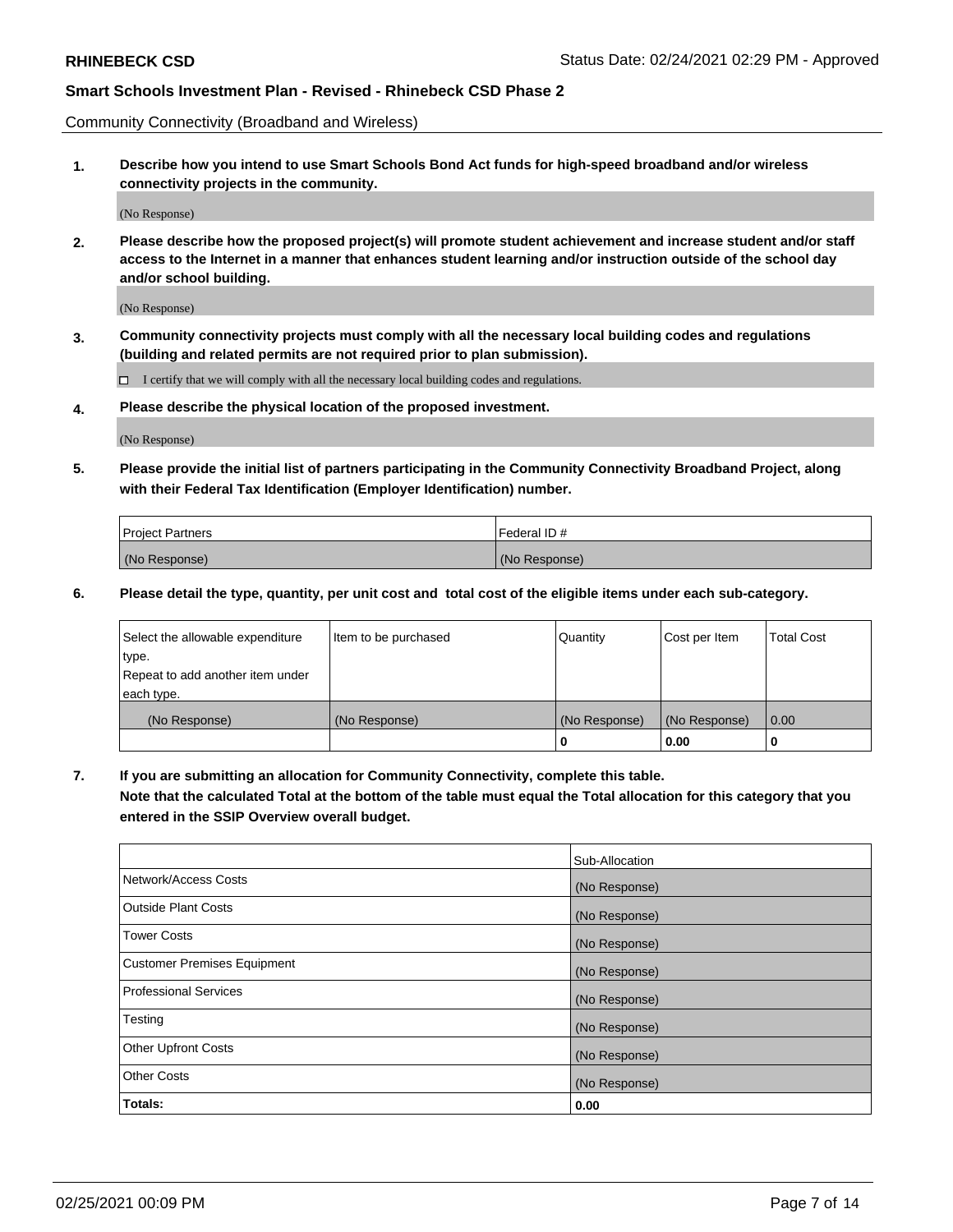### Classroom Learning Technology

**1. In order for students and faculty to receive the maximum benefit from the technology made available under the Smart Schools Bond Act, their school buildings must possess sufficient connectivity infrastructure to ensure that devices can be used during the school day. Smart Schools Investment Plans must demonstrate that sufficient infrastructure that meets the Federal Communications Commission's 100 Mbps per 1,000 students standard currently exists in the buildings where new devices will be deployed, or is a planned use of a portion of Smart Schools Bond Act funds, or is under development through another funding source. Smart Schools Bond Act funds used for technology infrastructure or classroom technology investments must increase the number of school buildings that meet or exceed the minimum speed standard of 100 Mbps per 1,000 students and staff within 12 months. This standard may be met on either a contracted 24/7 firm service or a "burstable" capability. If the standard is met under the burstable criteria, it must be:**

**1. Specifically codified in a service contract with a provider, and**

**2. Guaranteed to be available to all students and devices as needed, particularly during periods of high demand, such as computer-based testing (CBT) periods.**

**Please describe how your district already meets or is planning to meet this standard within 12 months of plan submission.**

The district currently exceeds the standard for bandwidth.

- **1a. If a district believes that it will be impossible to meet this standard within 12 months, it may apply for a waiver of this requirement, as described on the Smart Schools website. The waiver must be filed and approved by SED prior to submitting this survey.**
	- By checking this box, you are certifying that the school district has an approved waiver of this requirement on file with the New York State Education Department.
- **2. Connectivity Speed Calculator (Required). If the district currently meets the required speed, enter "Currently Met" in the last box: Expected Date When Required Speed Will be Met.**

|                  | l Number of     | Required Speed | Current Speed in Expected Speed |                | Expected Date                        |
|------------------|-----------------|----------------|---------------------------------|----------------|--------------------------------------|
|                  | <b>Students</b> | l in Mbps      | <b>Mbps</b>                     | to be Attained | When Required                        |
|                  |                 |                |                                 |                | Within 12 Months 1Speed Will be Met1 |
| Calculated Speed | 954             | 95.40          | 500                             | 500            | Currently met                        |

**3. If the district wishes to have students and staff access the Internet from wireless devices within the school building, or in close proximity to it, it must first ensure that it has a robust Wi-Fi network in place that has sufficient bandwidth to meet user demand.**

**Please describe how you have quantified this demand and how you plan to meet this demand.**

The distict has installed an access point (AP) in each and every classroom with larger venues having more than one AP. The district bandwidth exceeds the state standards. The district has had this system for several years and is planning an upgrade although the current system is meeting current needs.

**4. All New York State public school districts are required to complete and submit an Instructional Technology Plan survey to the New York State Education Department in compliance with Section 753 of the Education Law and per Part 100.12 of the Commissioner's Regulations.**

**Districts that include educational technology purchases as part of their Smart Schools Investment Plan must have a submitted and approved Instructional Technology Plan survey on file with the New York State Education Department.**

- By checking this box, you are certifying that the school district has an approved Instructional Technology Plan survey on file with the New York State Education Department.
- **5. Describe the devices you intend to purchase and their compatibility with existing or planned platforms or systems. Specifically address the adequacy of each facility's electrical, HVAC and other infrastructure necessary to install and support the operation of the planned technology.**

The district classroom presentation technology is obsolete and interactive TV's with associated enhancements will improve the teacher's ability to convey digital materials such as adopted learning management systems, (LMS) Canvas and Google classroom Other enhancements include annotation and student's ability to display work from their 1:1 device and improve student interactivity within the classroom.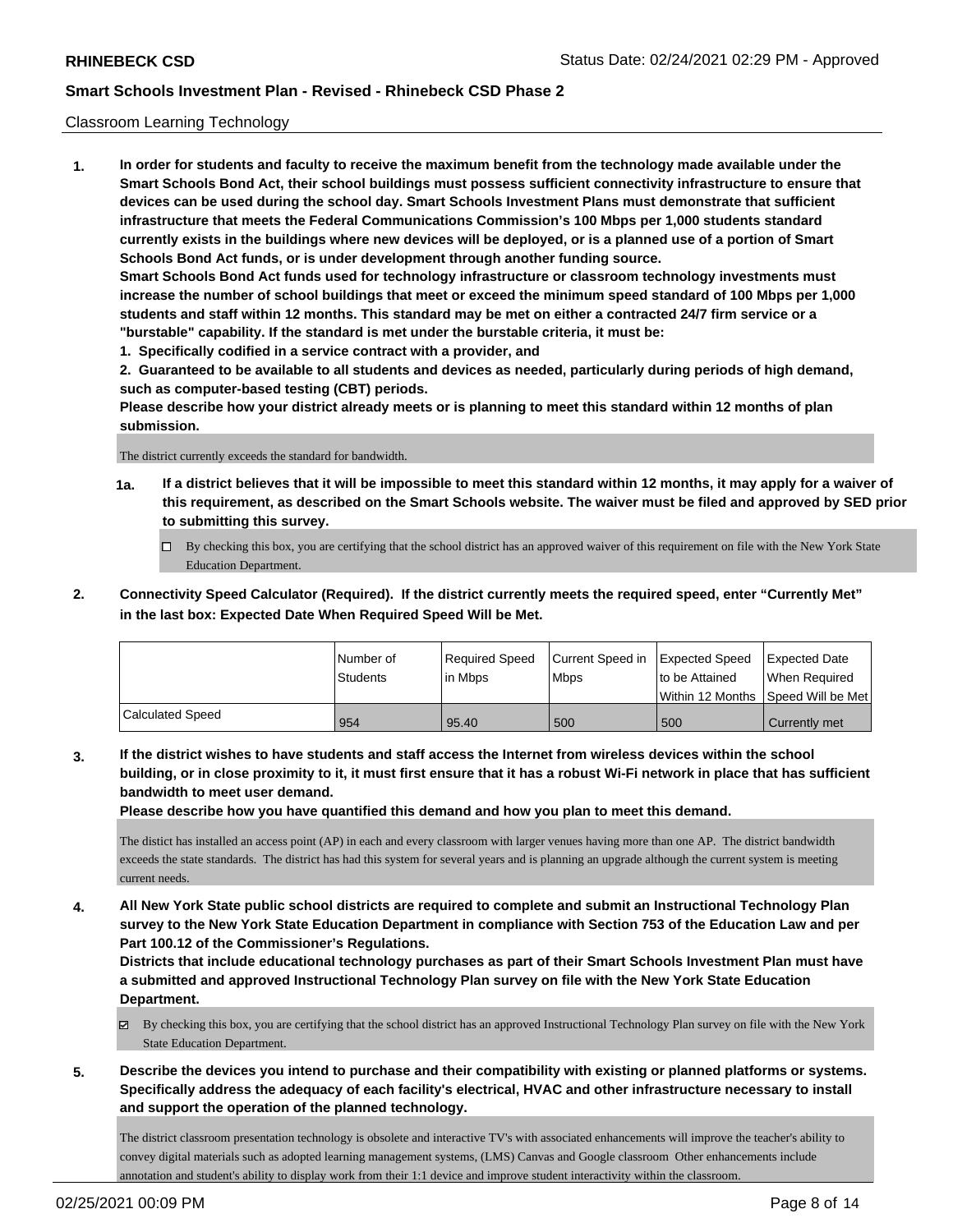### Classroom Learning Technology

- **6. Describe how the proposed technology purchases will:**
	- **> enhance differentiated instruction;**
	- **> expand student learning inside and outside the classroom;**
	- **> benefit students with disabilities and English language learners; and**
	- **> contribute to the reduction of other learning gaps that have been identified within the district.**

**The expectation is that districts will place a priority on addressing the needs of students who struggle to succeed in a rigorous curriculum. Responses in this section should specifically address this concern and align with the district's Instructional Technology Plan (in particular Question 2 of E. Curriculum and Instruction: "Does the district's instructional technology plan address the needs of students with disabilities to ensure equitable access to instruction, materials and assessments?" and Question 3 of the same section: "Does the district's instructional technology plan address the provision of assistive technology specifically for students with disabilities to ensure access to and participation in the general curriculum?")**

**In addition, describe how the district ensures equitable access to instruction, materials and assessments and participation in the general curriculum for both SWD and English Language Learners/Multilingual Learners (ELL/MLL) students.**

In current COVID environment an interactive screen can be simulcast to the remote learner at home with better clarity than existing technology currently in the classroom.

Interactive displays provide a more streamlined process for student to display their work for their 1:1 device. There are less technological steps to get the student to display their screen for the rest of the class

Improved visual and auditory acuity for students with impairments- The clarity of the interactive display provides better visual and audio presentation thus making it less stressful for students with these type of impairments

Less environmental interference- (the room doesn't have to be darkened to view). The interactive displays are backlighted which make the screen environmentally agnostic. The lighting in the room has much less effect on the clarity and acuity of the screen.

Longevity and no projector bulb replacement. The interactive display are no longer require these maintenance issues that require downtime to address or set up.

Connectivity- multiple ports for various accessories. The interactive displays have multiple ports to accommodate many other technological devices that can be set up without classroom disruption.

Visual aids used in the classroom are essential for English language learners. Visual aids provide a different form of explanation, and provides the students with information that they may not have understood if it was presented to them in written or spoken form. If a student cannot read or understand spoken English, drawings, videos in their native language, graphs etc. help the students immensely in learning the content that is presented to them. "Ell's often have difficulty processing auditory information and so instruction that is supported with visual clues is more beneficial to them

## **7. Where appropriate, describe how the proposed technology purchases will enhance ongoing communication with parents and other stakeholders and help the district facilitate technology-based regional partnerships, including distance learning and other efforts.**

In remote learning situations the clarity of the displayed material will bee seen better by the student who is remote creating better communication and engagement between the home and the school.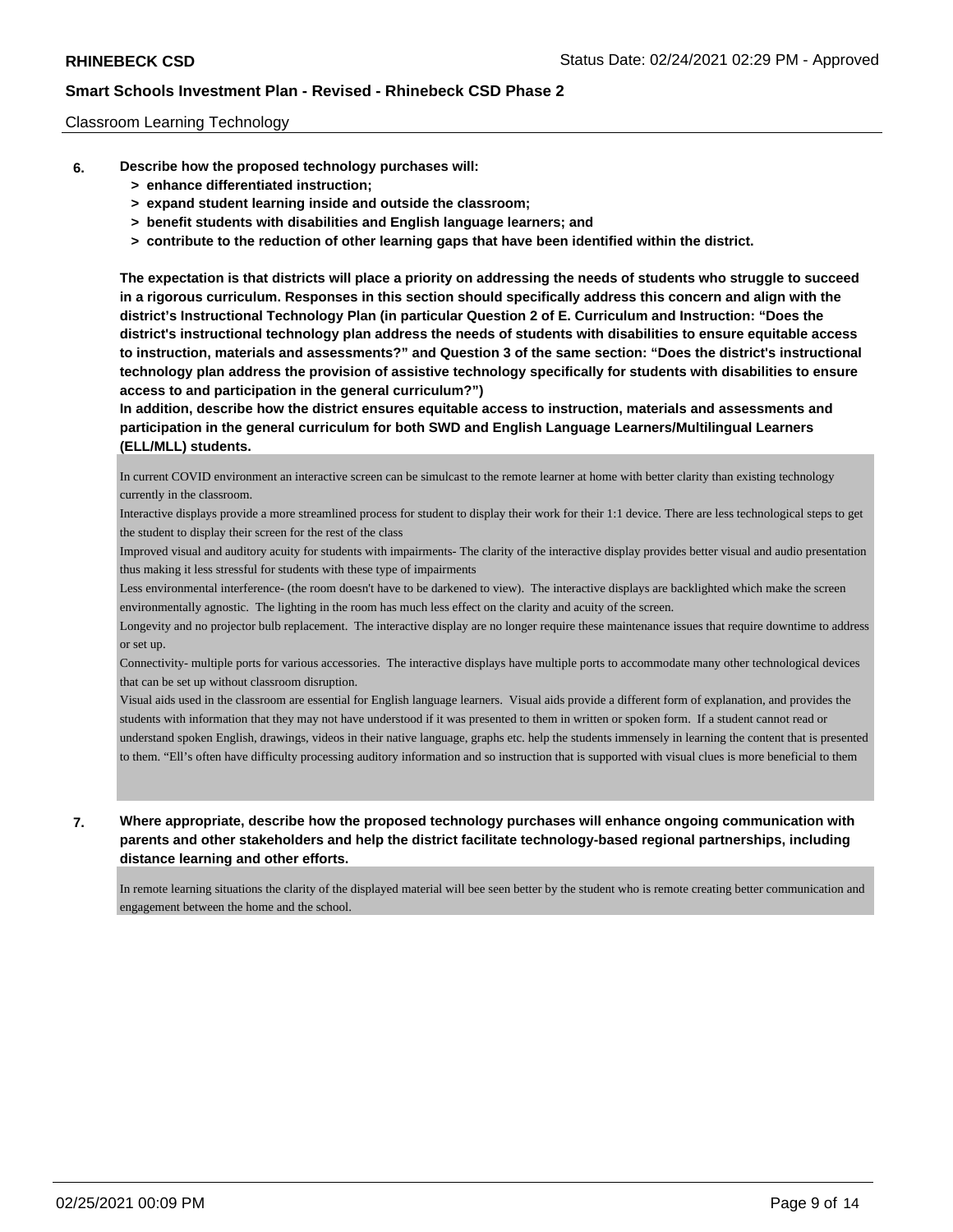### Classroom Learning Technology

**8. Describe the district's plan to provide professional development to ensure that administrators, teachers and staff can employ the technology purchased to enhance instruction successfully.**

**Note: This response should be aligned and expanded upon in accordance with your district's response to Question 1 of F. Professional Development of your Instructional Technology Plan: "Please provide a summary of professional development offered to teachers and staff, for the time period covered by this plan, to support technology to enhance teaching and learning. Please include topics, audience and method of delivery within your summary."**

District has piloted proposed technology with several teachers.

District has held two district-wide trainings on the technology over two successive conference days over the past two years.This training involved a representive from the vendor demonstrating and providing hands on experinces for teacher in 90 minute sessions. Teachers signed up to attend 1 of 4 session each day. The forum was opened ended with teachers having access to try out the product, ask questions, and to evaluate. Device made available for teachers to sign up and use device (on cart) to familarize themselves with the technology.

**9. Districts must contact one of the SUNY/CUNY teacher preparation programs listed on the document on the left side of the page that supplies the largest number of the district's new teachers to request advice on innovative uses and best practices at the intersection of pedagogy and educational technology.**

 $\boxtimes$  By checking this box, you certify that you have contacted the SUNY/CUNY teacher preparation program that supplies the largest number of your new teachers to request advice on these issues.

### **9a. Please enter the name of the SUNY or CUNY Institution that you contacted.**

SUNY New Paltz

**9b. Enter the primary Institution phone number.**

845-257-7869

**9c. Enter the name of the contact person with whom you consulted and/or will be collaborating with on innovative uses of technology and best practices.**

Jason Huang, Ph.D

**10. To ensure the sustainability of technology purchases made with Smart Schools funds, districts must demonstrate a long-term plan to maintain and replace technology purchases supported by Smart Schools Bond Act funds. This sustainability plan shall demonstrate a district's capacity to support recurring costs of use that are ineligible for Smart Schools Bond Act funding such as device maintenance, technical support, Internet and wireless fees, maintenance of hotspots, staff professional development, building maintenance and the replacement of incidental items. Further, such a sustainability plan shall include a long-term plan for the replacement of purchased devices and equipment at the end of their useful life with other funding sources.**

By checking this box, you certify that the district has a sustainability plan as described above.

**11. Districts must ensure that devices purchased with Smart Schools Bond funds will be distributed, prepared for use, maintained and supported appropriately. Districts must maintain detailed device inventories in accordance with generally accepted accounting principles.**

 $\boxtimes$  By checking this box, you certify that the district has a distribution and inventory management plan and system in place.

**12. Please detail the type, quantity, per unit cost and total cost of the eligible items under each sub-category.**

| Select the allowable expenditure | I Item to be Purchased     | Quantity | Cost per Item | <b>Total Cost</b> |
|----------------------------------|----------------------------|----------|---------------|-------------------|
| type.                            |                            |          |               |                   |
| Repeat to add another item under |                            |          |               |                   |
| each type.                       |                            |          |               |                   |
| Interactive Whiteboards          | Interactive TVs            | 78       | 2,250.00      | 175,500.00        |
| Interactive Whiteboards          | Mounts for interactive TVs | 78       | 225.00        | 17,550.00         |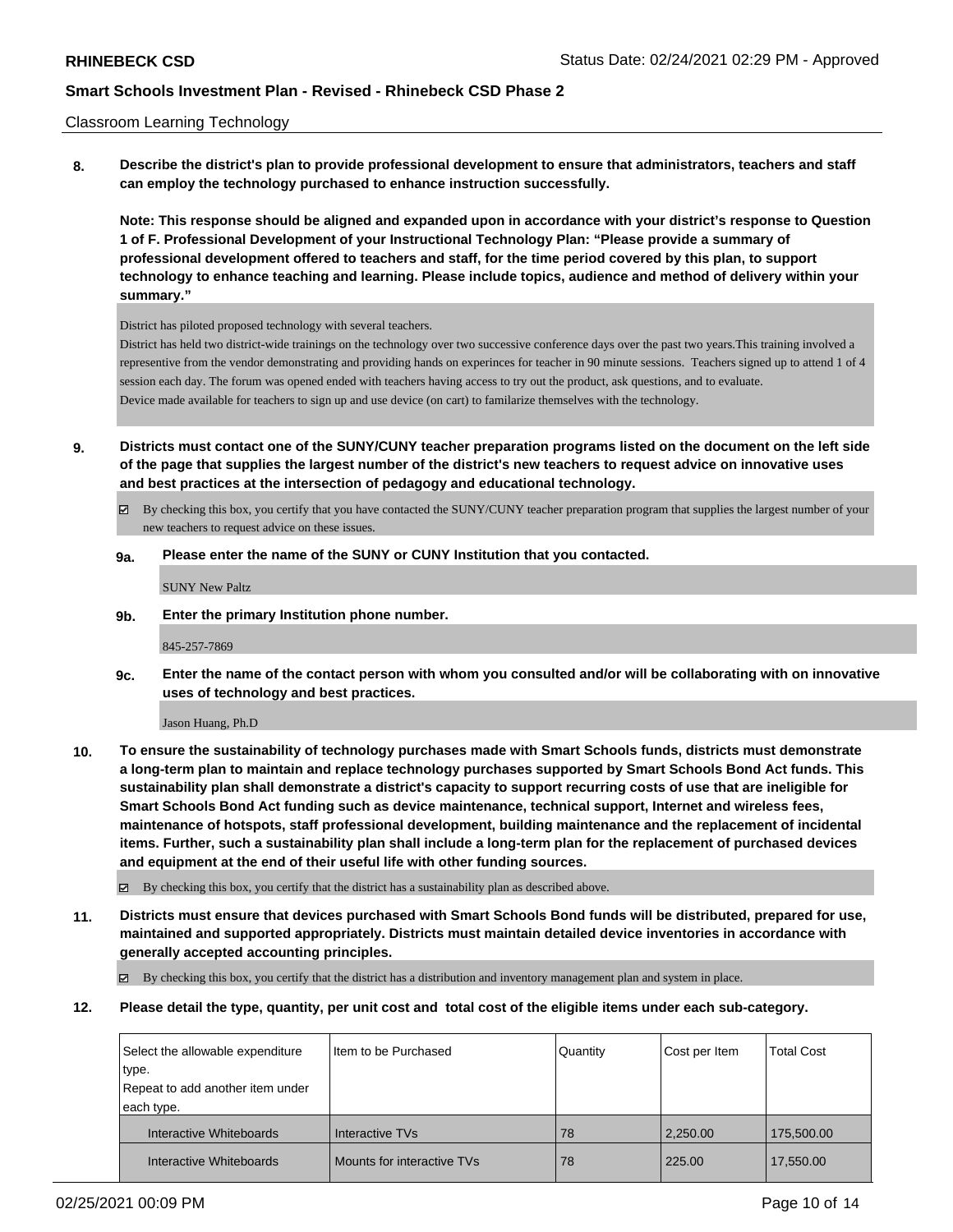Classroom Learning Technology

| Select the allowable expenditure | I Item to be Purchased | Quantity | Cost per Item | <b>Total Cost</b> |
|----------------------------------|------------------------|----------|---------------|-------------------|
| type.                            |                        |          |               |                   |
| Repeat to add another item under |                        |          |               |                   |
| each type.                       |                        |          |               |                   |
|                                  |                        | 156      | 2,475.00      | 193,050           |

### **13. Final 2014-15 BEDS Enrollment to calculate Nonpublic Sharing Requirement (no changes allowed.)**

|            | l Public Enrollment | Nonpublic Enrollment | Total Enrollment | l Nonpublic<br>l Percentage |
|------------|---------------------|----------------------|------------------|-----------------------------|
| Enrollment | .102                |                      | 1.102.00         | $\overline{0.00}$           |

## **14. If you are submitting an allocation for Classroom Learning Technology complete this table.**

|                          | Public School Sub-Allocation | <b>Estimated Nonpublic Loan</b><br>Amount<br>(Based on Percentage Above) | Estimated Total Public and<br>Nonpublic Sub-Allocation |
|--------------------------|------------------------------|--------------------------------------------------------------------------|--------------------------------------------------------|
| Interactive Whiteboards  | 193,050.00                   | 0.00                                                                     | 193,050.00                                             |
| <b>Computer Servers</b>  | (No Response)                | 0.00                                                                     | 0.00                                                   |
| <b>Desktop Computers</b> | (No Response)                | 0.00                                                                     | 0.00                                                   |
| <b>Laptop Computers</b>  | (No Response)                | 0.00                                                                     | 0.00                                                   |
| <b>Tablet Computers</b>  | (No Response)                | 0.00                                                                     | 0.00                                                   |
| <b>Other Costs</b>       | 0.00                         | 0.00                                                                     | 0.00                                                   |
| Totals:                  | 193,050.00                   | 0                                                                        | 193,050                                                |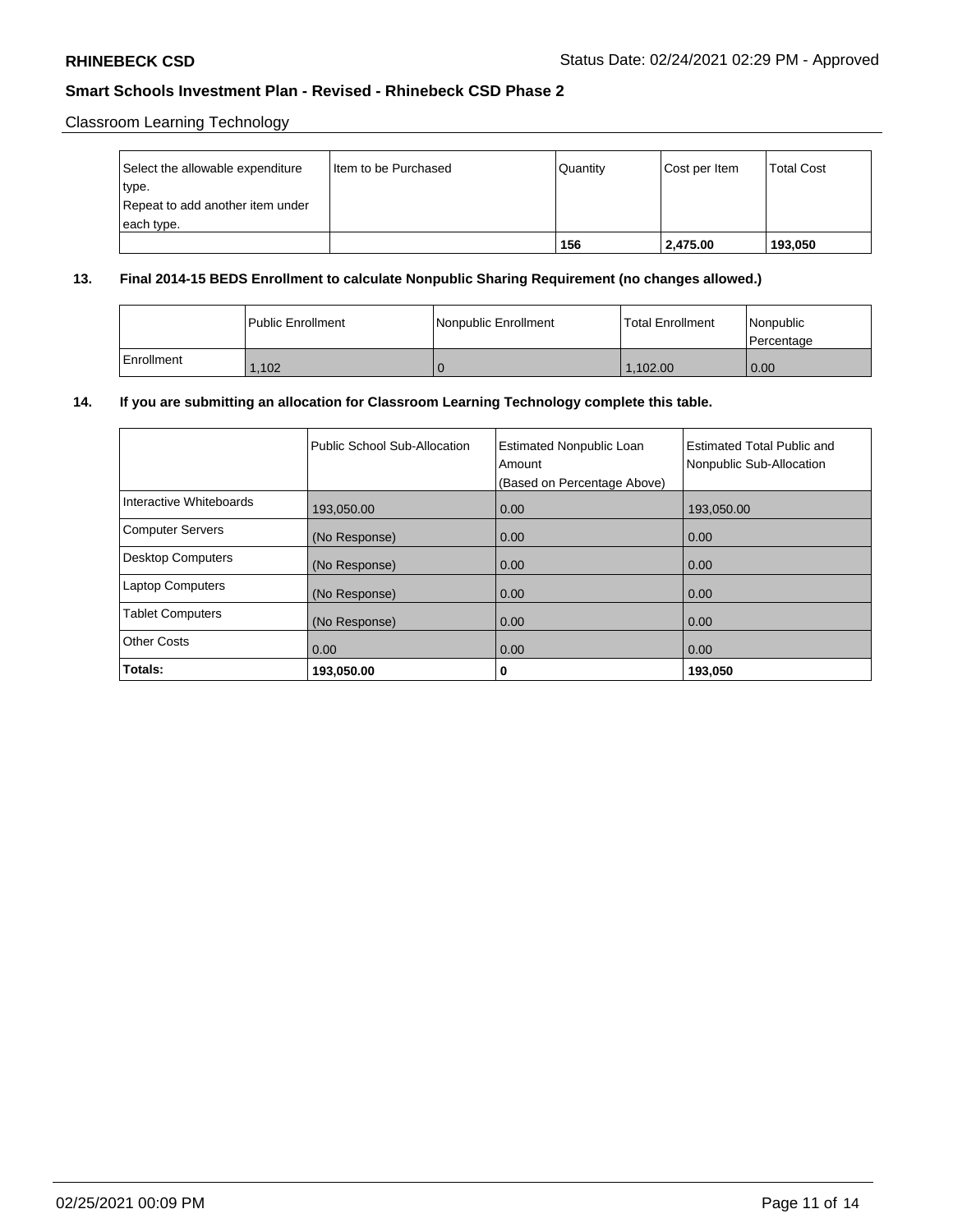#### Pre-Kindergarten Classrooms

**1. Provide information regarding how and where the district is currently serving pre-kindergarten students and justify the need for additional space with enrollment projections over 3 years.**

(No Response)

- **2. Describe the district's plan to construct, enhance or modernize education facilities to accommodate prekindergarten programs. Such plans must include:**
	- **Specific descriptions of what the district intends to do to each space;**
	- **An affirmation that new pre-kindergarten classrooms will contain a minimum of 900 square feet per classroom;**
	- **The number of classrooms involved;**
	- **The approximate construction costs per classroom; and**
	- **Confirmation that the space is district-owned or has a long-term lease that exceeds the probable useful life of the improvements.**

(No Response)

**3. Smart Schools Bond Act funds may only be used for capital construction costs. Describe the type and amount of additional funds that will be required to support ineligible ongoing costs (e.g. instruction, supplies) associated with any additional pre-kindergarten classrooms that the district plans to add.**

(No Response)

**4. All plans and specifications for the erection, repair, enlargement or remodeling of school buildings in any public school district in the State must be reviewed and approved by the Commissioner. Districts that plan capital projects using their Smart Schools Bond Act funds will undergo a Preliminary Review Process by the Office of Facilities Planning.**

**Please indicate on a separate row each project number given to you by the Office of Facilities Planning.**

| Project Number |  |
|----------------|--|
| (No Response)  |  |
|                |  |

**5. Please detail the type, quantity, per unit cost and total cost of the eligible items under each sub-category.**

| Select the allowable expenditure | Item to be purchased | Quantity      | Cost per Item | <b>Total Cost</b> |
|----------------------------------|----------------------|---------------|---------------|-------------------|
| type.                            |                      |               |               |                   |
| Repeat to add another item under |                      |               |               |                   |
| each type.                       |                      |               |               |                   |
| (No Response)                    | (No Response)        | (No Response) | (No Response) | 0.00              |
|                                  |                      | U             | 0.00          |                   |

**6. If you have made an allocation for Pre-Kindergarten Classrooms, complete this table. Note that the calculated Total at the bottom of the table must equal the Total allocation for this category that you entered in the SSIP Overview overall budget.**

|                                          | Sub-Allocation |
|------------------------------------------|----------------|
| Construct Pre-K Classrooms               | (No Response)  |
| Enhance/Modernize Educational Facilities | (No Response)  |
| <b>Other Costs</b>                       | (No Response)  |
| Totals:                                  | 0.00           |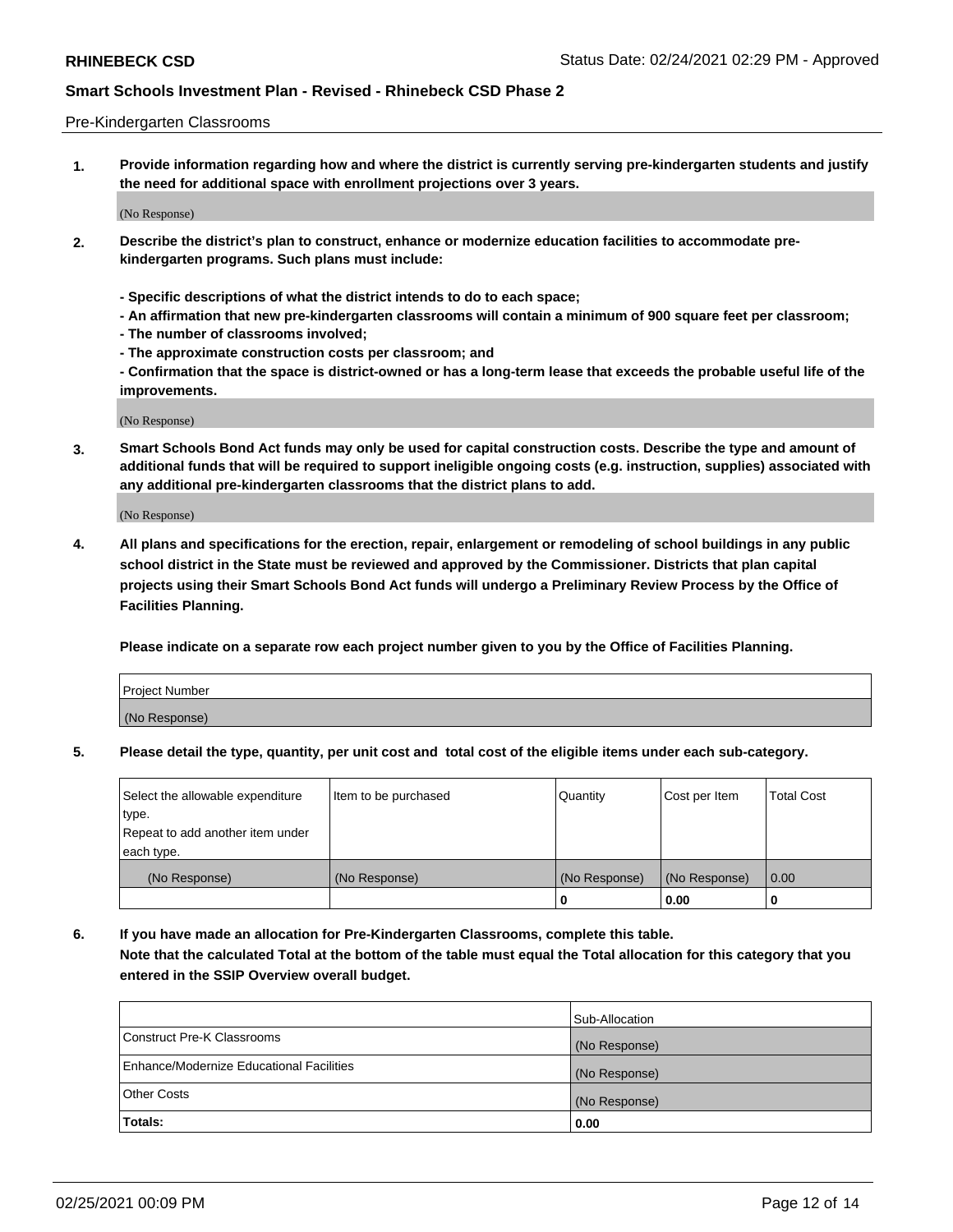Replace Transportable Classrooms

**1. Describe the district's plan to construct, enhance or modernize education facilities to provide high-quality instructional space by replacing transportable classrooms.**

(No Response)

**2. All plans and specifications for the erection, repair, enlargement or remodeling of school buildings in any public school district in the State must be reviewed and approved by the Commissioner. Districts that plan capital projects using their Smart Schools Bond Act funds will undergo a Preliminary Review Process by the Office of Facilities Planning.**

**Please indicate on a separate row each project number given to you by the Office of Facilities Planning.**

| Project Number |  |
|----------------|--|
|                |  |
|                |  |
|                |  |
| (No Response)  |  |
|                |  |
|                |  |

**3. For large projects that seek to blend Smart Schools Bond Act dollars with other funds, please note that Smart Schools Bond Act funds can be allocated on a pro rata basis depending on the number of new classrooms built that directly replace transportable classroom units.**

**If a district seeks to blend Smart Schools Bond Act dollars with other funds describe below what other funds are being used and what portion of the money will be Smart Schools Bond Act funds.**

(No Response)

**4. Please detail the type, quantity, per unit cost and total cost of the eligible items under each sub-category.**

| Select the allowable expenditure | Item to be purchased | Quantity      | Cost per Item | Total Cost |
|----------------------------------|----------------------|---------------|---------------|------------|
| ∣type.                           |                      |               |               |            |
| Repeat to add another item under |                      |               |               |            |
| each type.                       |                      |               |               |            |
| (No Response)                    | (No Response)        | (No Response) | (No Response) | 0.00       |
|                                  |                      | u             | 0.00          |            |

**5. If you have made an allocation for Replace Transportable Classrooms, complete this table. Note that the calculated Total at the bottom of the table must equal the Total allocation for this category that you entered in the SSIP Overview overall budget.**

|                                                | Sub-Allocation |
|------------------------------------------------|----------------|
| Construct New Instructional Space              | (No Response)  |
| Enhance/Modernize Existing Instructional Space | (No Response)  |
| Other Costs                                    | (No Response)  |
| Totals:                                        | 0.00           |